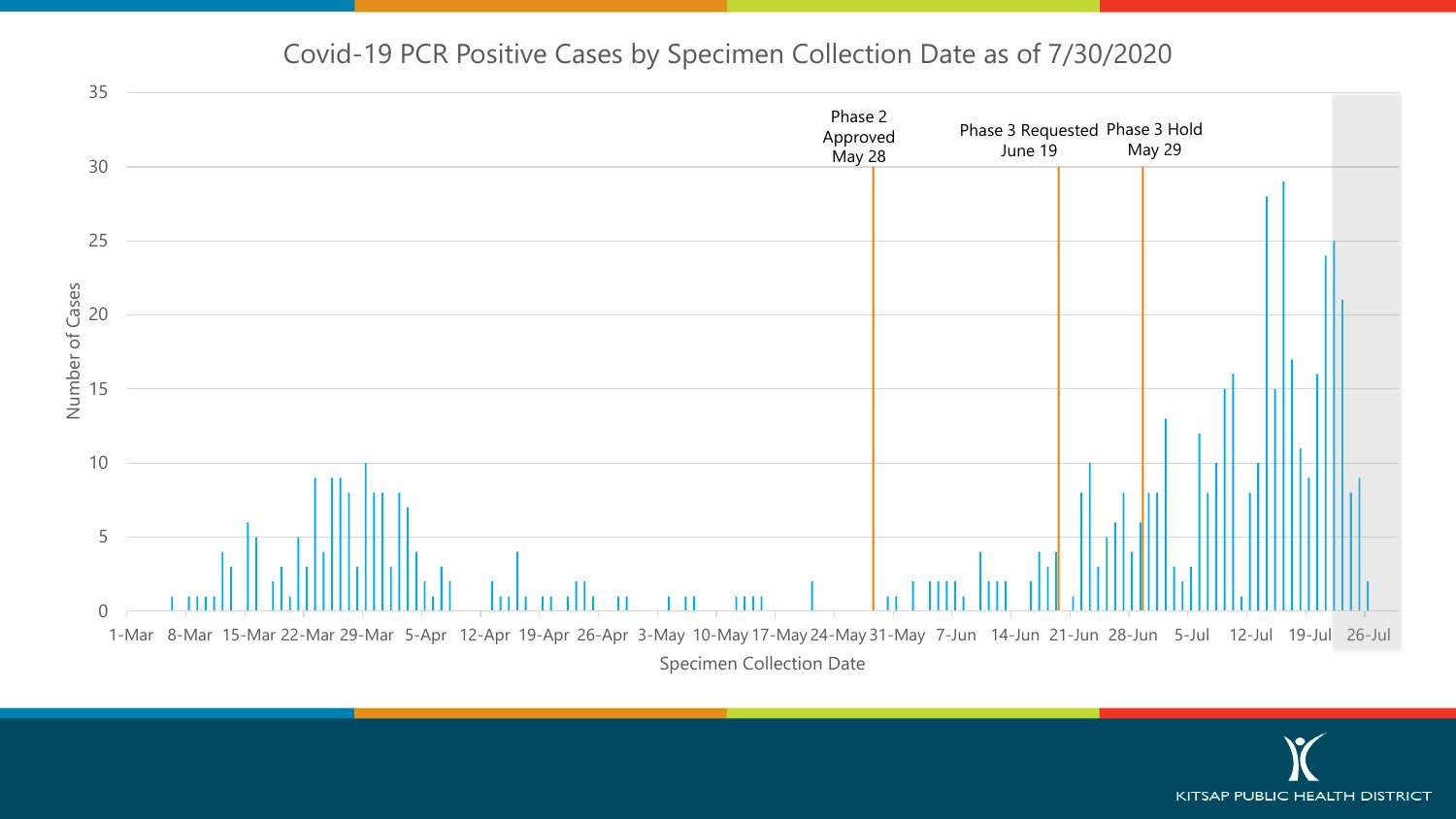# Rate of Covid-19 PCR Positive Cases per 100,000 by Age Group in Past 30 Days as of 7/30/2020



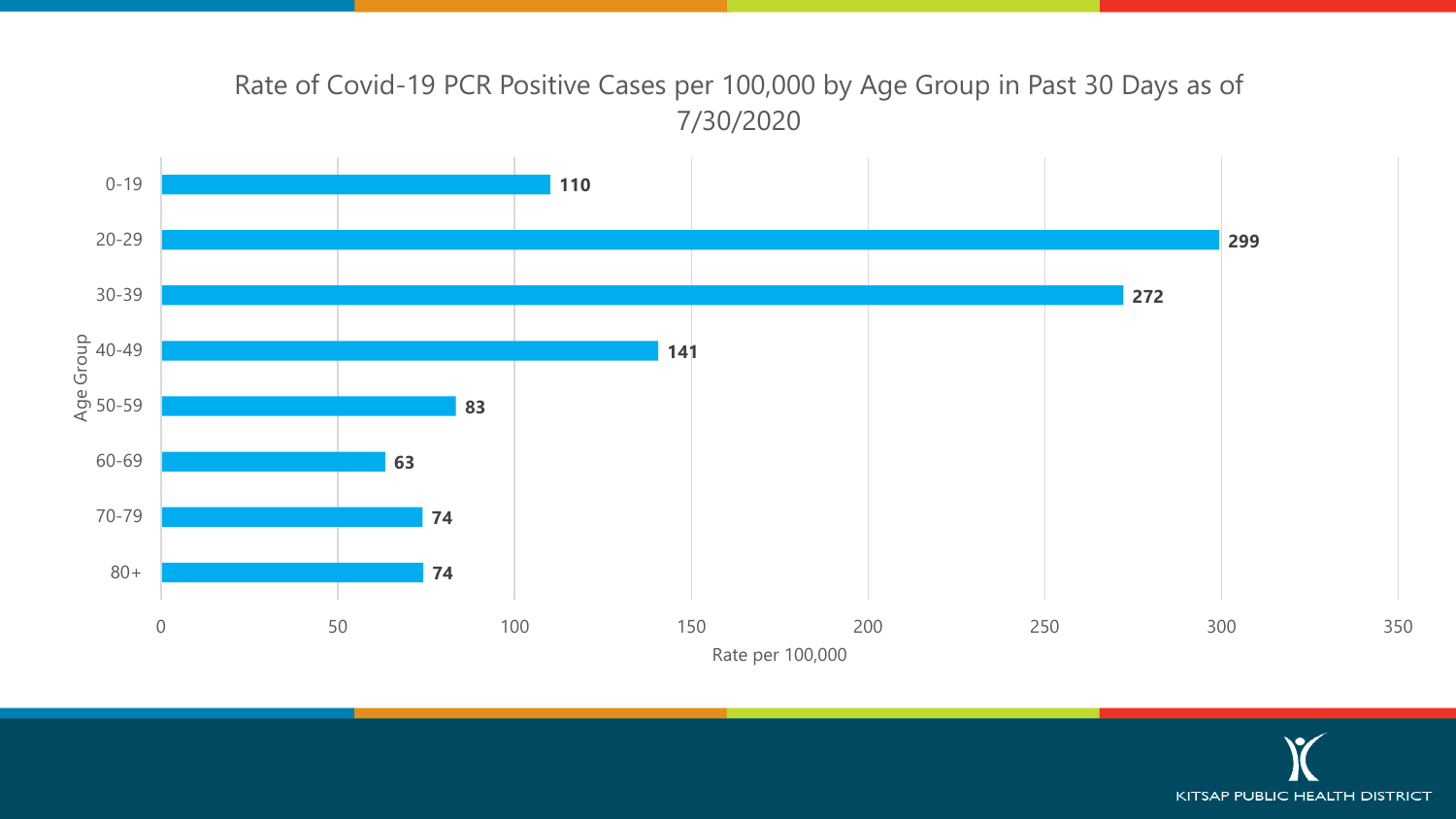## Percent Change in Number of Covid-19 PCR Positive Cases Comparing March/April/May/June to July by Age Group as of 7/30/2020



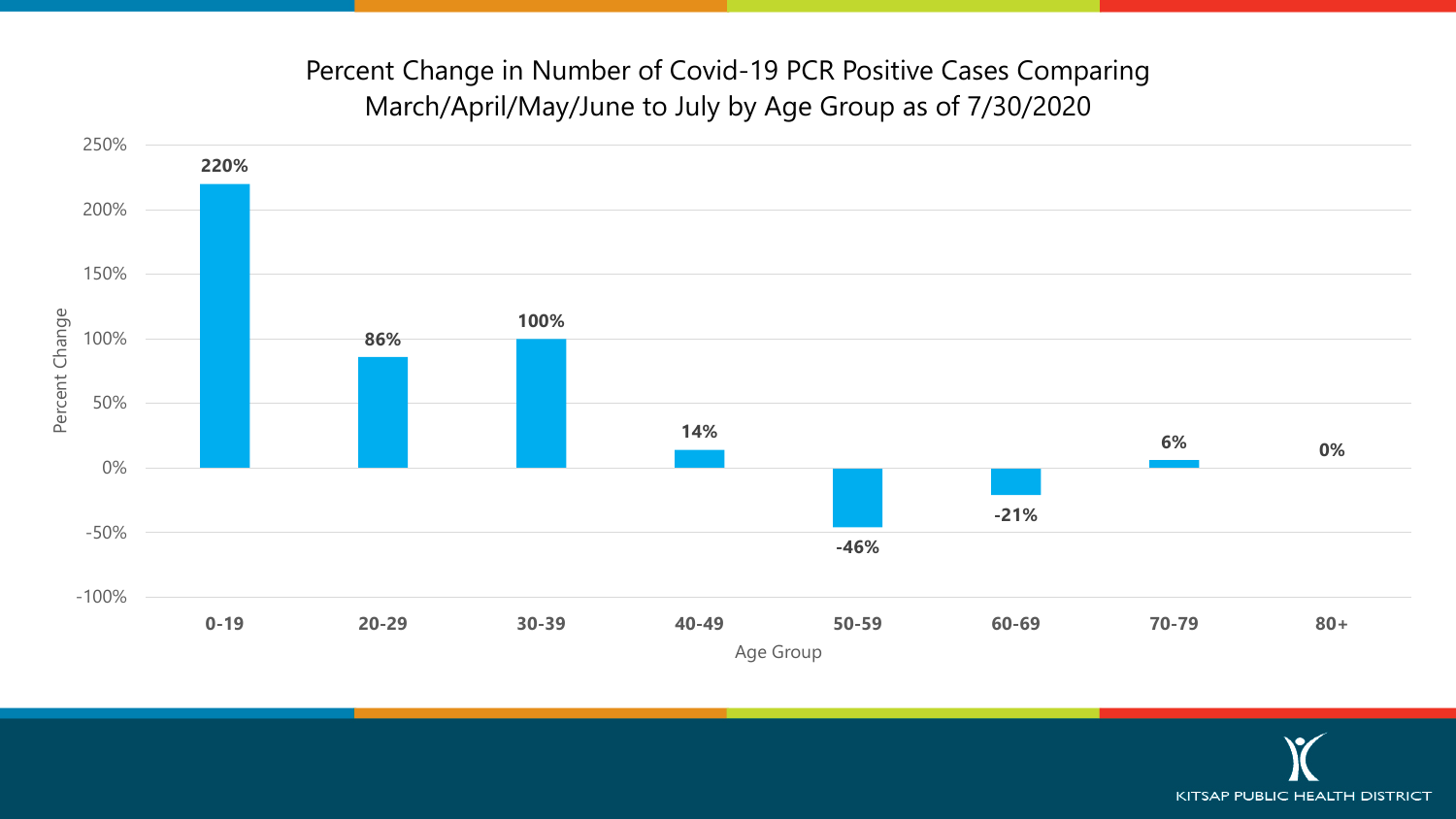

#### Weekly Covid-19 PCR Positive Cases by Specimen Collection Date as of 7/30/2020

**KITSAP PUBLIC HEALTH DISTRICT**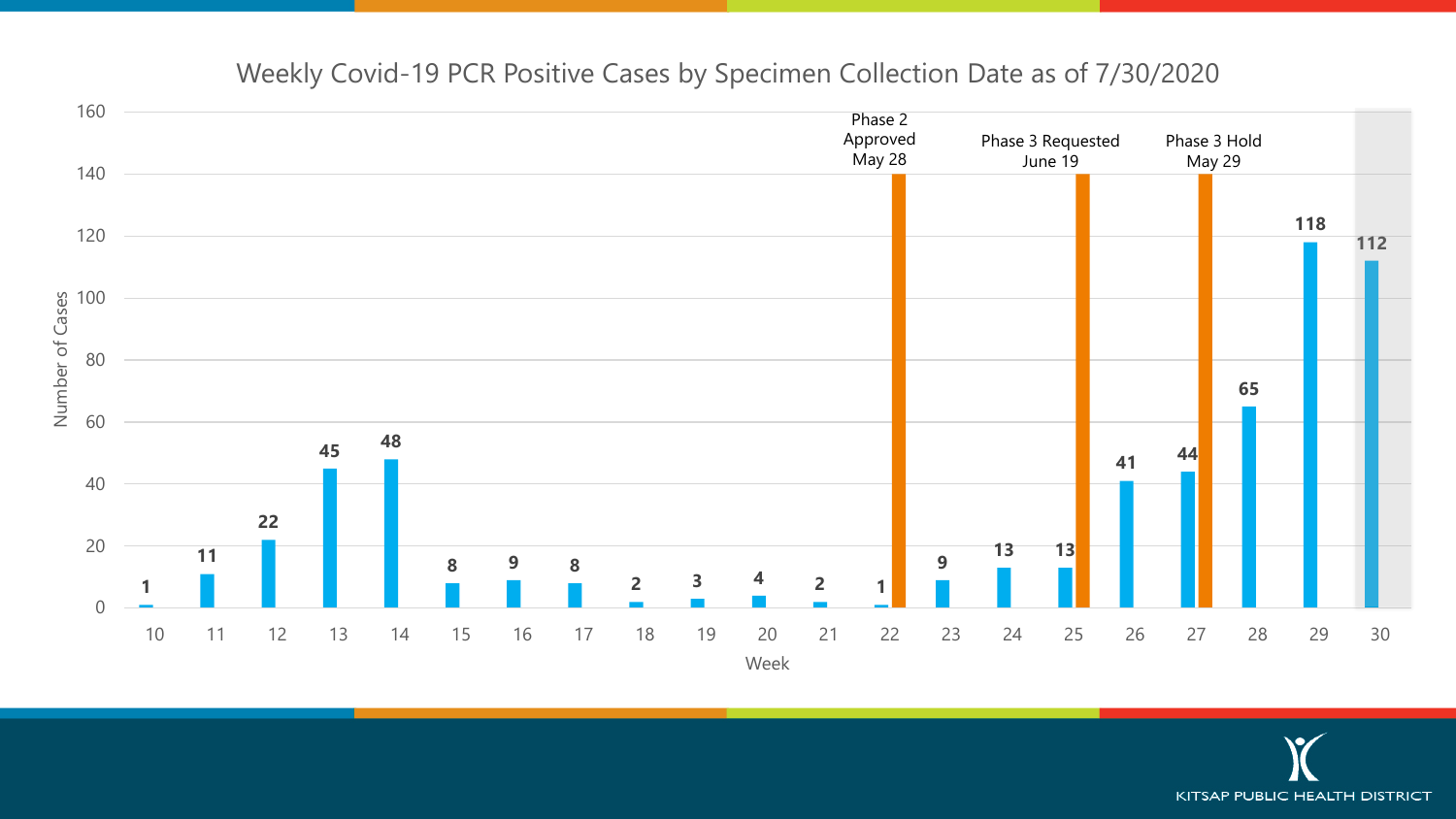

#### Weekly Percent Covid-19 PCR Positive by Specimen Collection Date as of 7/30/2020

**KITSAP PUBLIC HEALTH DISTRICT**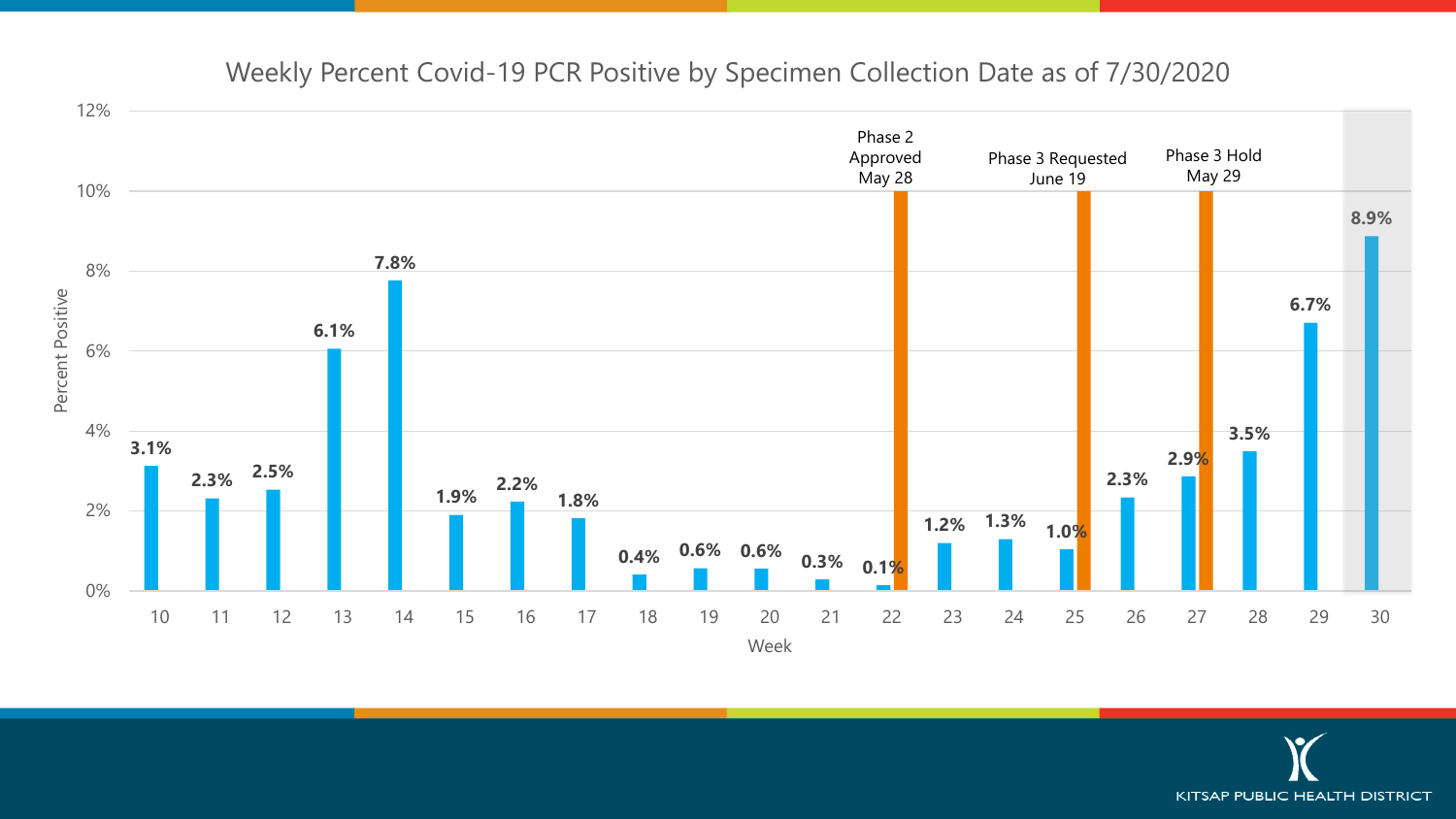

## Two-Week Rolling Incidence Rate of Covid-19 PCR Positive Cases per 100,000 as of 7/30/2020

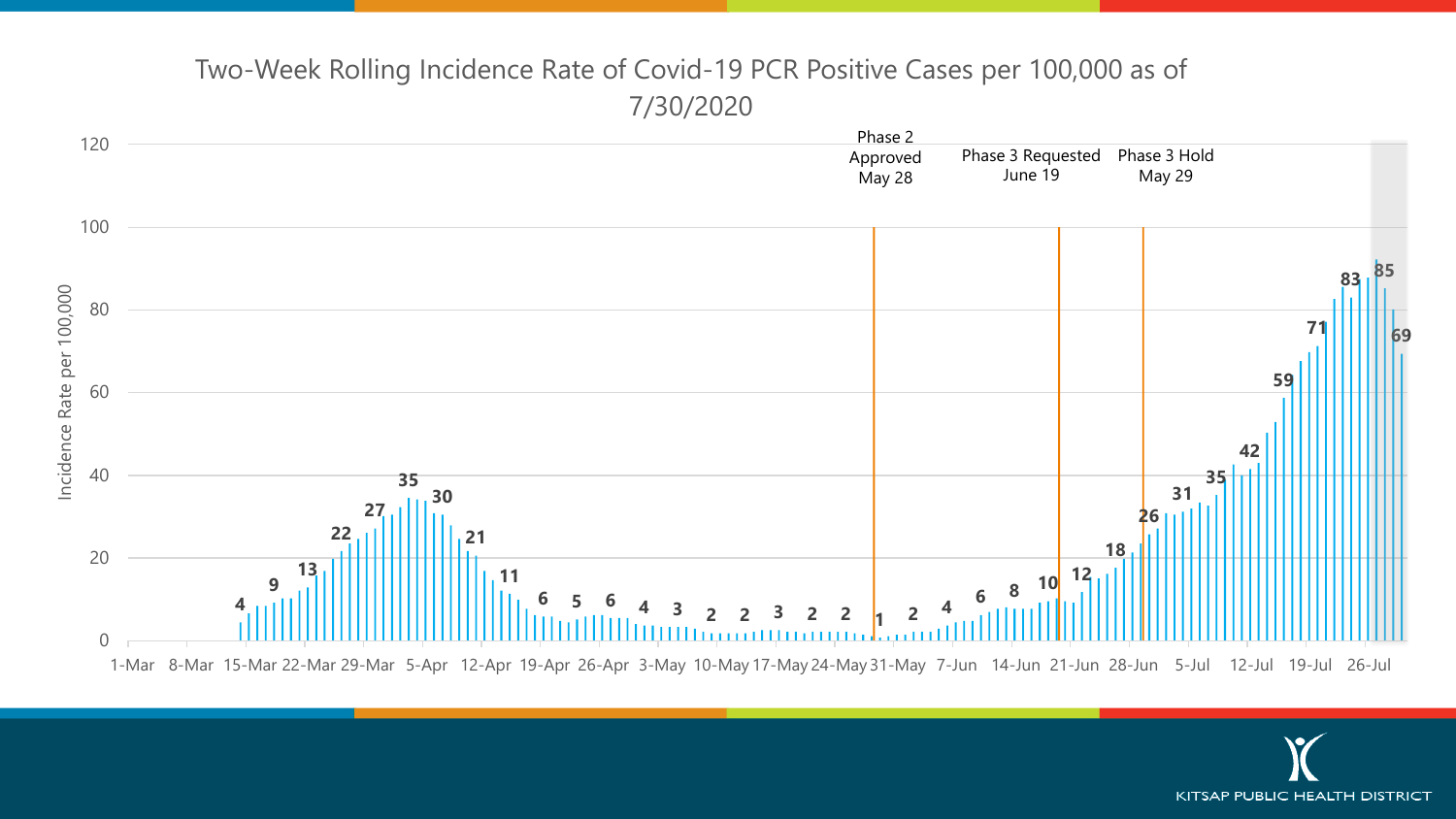

#### Weekly Outbreaks of Covid-19 of Date Declared as of 7/30/2020

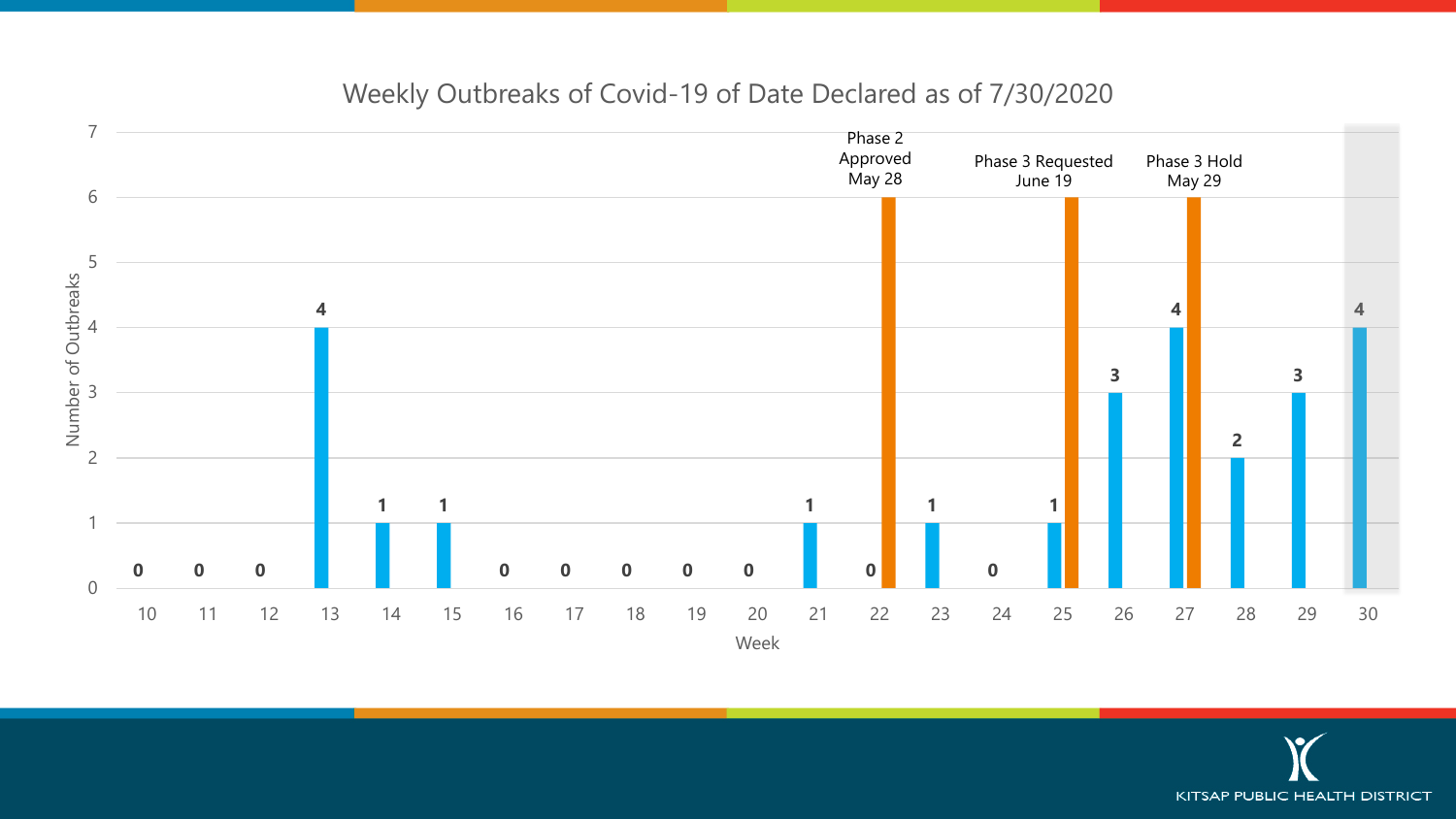# Covid-19 Outbreak Types since June as of 7/30/2020

- Healthcare: 2 outbreaks  $\bullet$
- Government: 3 outbreaks  $\bullet$
- Service-providing Industry: 4 outbreaks  $\bullet$
- Long-term care/Senior Living Facility: 10 outbreaks

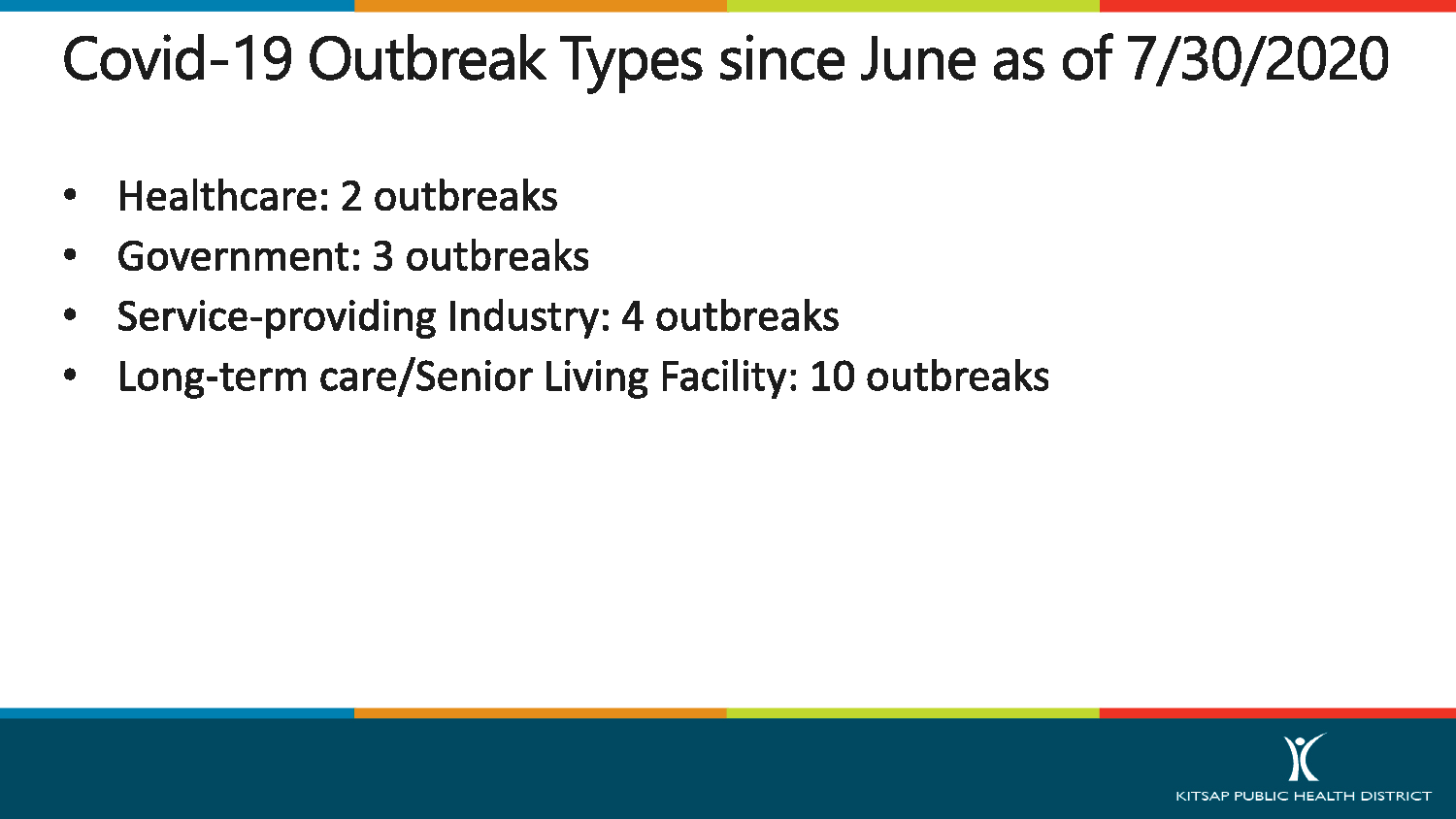### Weekly Covid-19 PCR Positive Cases by Specimen Collection Date by Age Groups Under 50 as of 7/30/2020